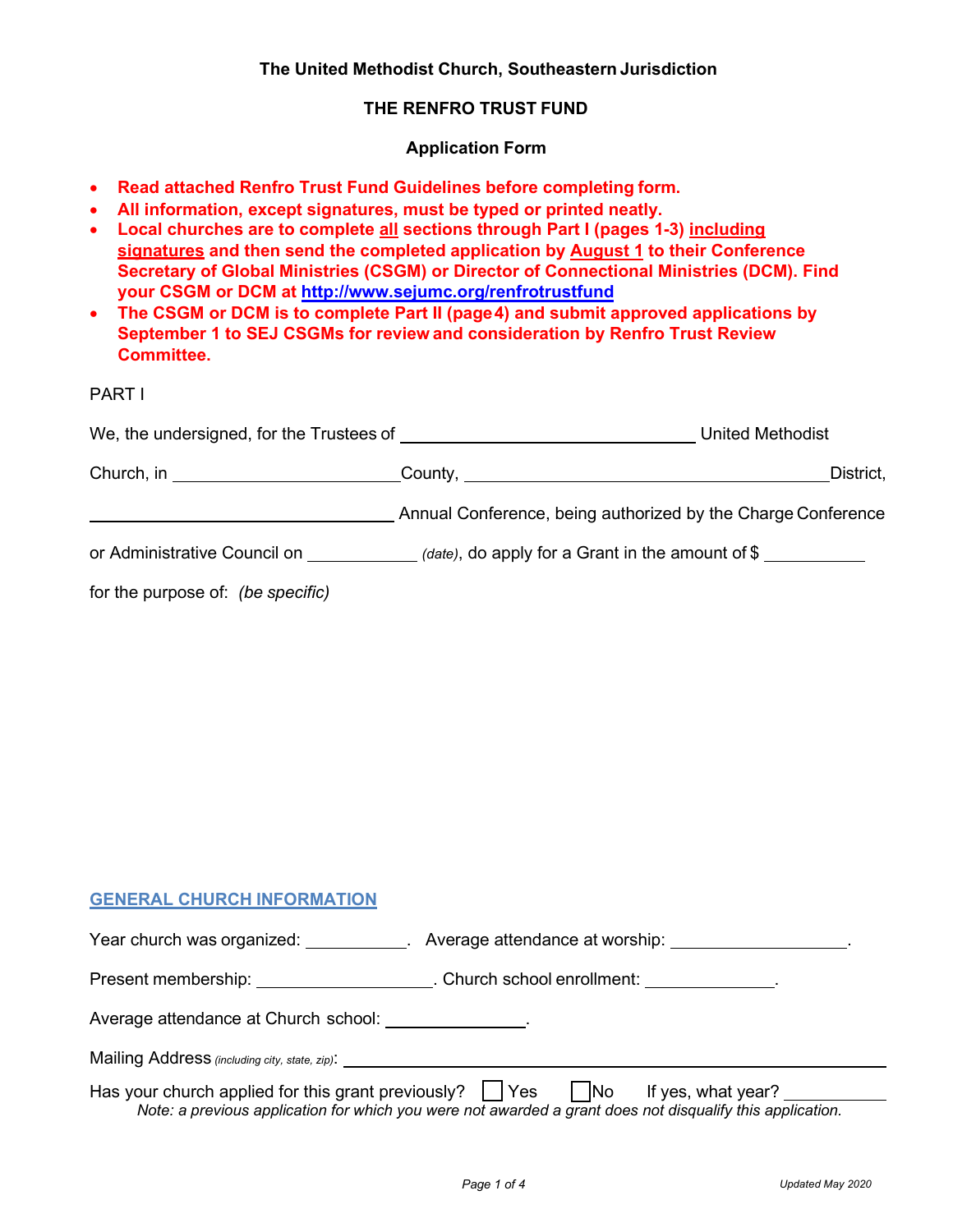How diverse or inclusive is your congregation when it comes to age, gender, racial background, and socio-economic status?

How will the project for which you are requesting funding impact the mission and outreach programsof your church?

# **FINANCIAL INFORMATION**

| Other than this project, recent major capital expenditures and related incurred debt: \$                                       |  |     |                    |  |
|--------------------------------------------------------------------------------------------------------------------------------|--|-----|--------------------|--|
| Cash on hand: \$ ______________________________ Existing Mortgage balance remaining: \$ ______________                         |  |     |                    |  |
| Pledges made on existing mortgage: \$                                                                                          |  |     |                    |  |
|                                                                                                                                |  |     |                    |  |
| What is the total estimate of this project?: \$                                                                                |  |     |                    |  |
| Your church's contribution toward this project: \$<br>(the amount should be at least $\frac{1}{2}$ of the total project cost.) |  |     |                    |  |
|                                                                                                                                |  |     |                    |  |
| Would this Renfro donation, if granted, complete your project?                                                                 |  | Yes | $\vert$ $\vert$ No |  |
| What percentage of your apportionments did your church pay the most recent fiscal year?                                        |  |     |                    |  |
| *** Attach the church's financial report from the most recent fiscal year.                                                     |  |     |                    |  |
| <b>FIELD AND OPPORTUNITY FOR GROWTH</b>                                                                                        |  |     |                    |  |
| Our church type is a $\bigcap$ station church; $\bigcap$ circuit consisting of __________ churches                             |  |     |                    |  |
|                                                                                                                                |  |     |                    |  |
|                                                                                                                                |  |     |                    |  |
| The estimated population of our town/city is __________________, or the population of the nearest                              |  |     |                    |  |
|                                                                                                                                |  |     |                    |  |
| Methodist church to our location is ____________________________UMC, which is _________ miles away.                            |  |     |                    |  |
| The present estimated total value of the property is \$                                                                        |  |     |                    |  |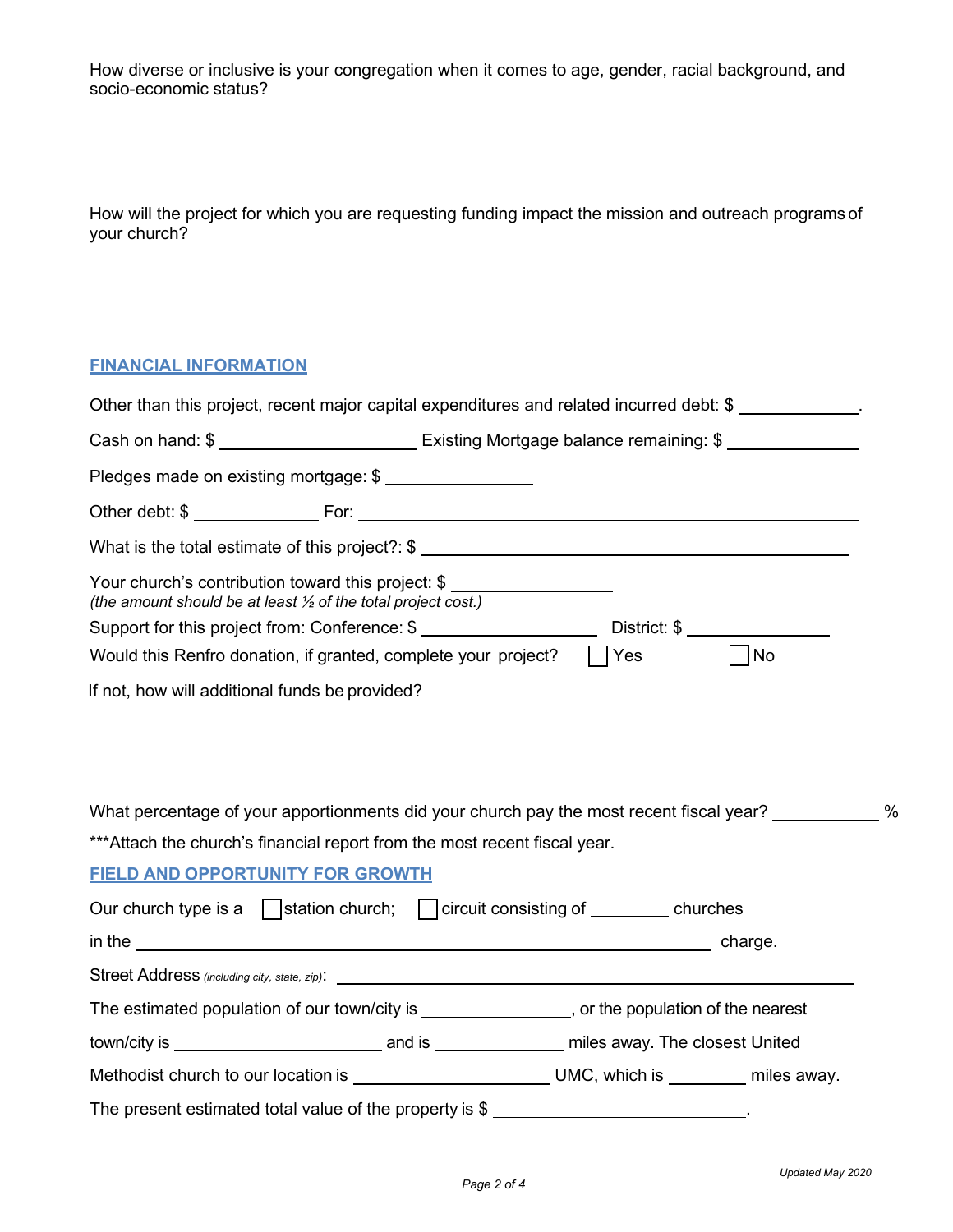### **PRESENT STATUS OF BUILDING PROJECT**

Early stage of planning **Preliminary sketches prepared by an architect** 

Architectural and financial plans approved by District

Detailed drawing completed by an architect

Building is under construction and expected date of completion is

 $\Box$  Building is ready for use.

## **CERTIFICATION BY PASTOR, CHURCH BOARD AND DISTRICT SUPERINTENDENT**

We hereby certify that we have examined the statements given in this application and they are correct.

| Pastor (please print name):<br>and the manufactured continues and the manufactured continues and the manufactured continues are the manufactured continues and the manufactured continues are not at the manufactured continues |                                                                                                                                                                                                                                      |
|---------------------------------------------------------------------------------------------------------------------------------------------------------------------------------------------------------------------------------|--------------------------------------------------------------------------------------------------------------------------------------------------------------------------------------------------------------------------------------|
|                                                                                                                                                                                                                                 | Address, City, State, Zip: 2008. 2009. 2009. 2009. 2012. 2013. 2014. 2015. 2016. 2017. 2018. 2019. 2016. 2017                                                                                                                        |
|                                                                                                                                                                                                                                 |                                                                                                                                                                                                                                      |
|                                                                                                                                                                                                                                 |                                                                                                                                                                                                                                      |
|                                                                                                                                                                                                                                 |                                                                                                                                                                                                                                      |
|                                                                                                                                                                                                                                 | Chair of Church Council or Board (please print name): ___________________________                                                                                                                                                    |
|                                                                                                                                                                                                                                 | Address, City, State, Zip: 1986. The Contract of the Contract of the Contract of the Contract of the Contract of the Contract of the Contract of the Contract of the Contract of the Contract of the Contract of the Contract        |
|                                                                                                                                                                                                                                 | Work Phone: <u>New York Phone:</u> Cell Phone: New York Phone: New York Phone: New York Phone: New York Phone: New York Phone: New York Phone: New York Phone: New York Phone: New York Phone: New York Phone: New York Phone: New   |
|                                                                                                                                                                                                                                 | E-Mail Address: <u>Quarteria and the contract of the contract of the contract of the contract of the contract of the contract of the contract of the contract of the contract of the contract of the contract of the contract of</u> |
|                                                                                                                                                                                                                                 |                                                                                                                                                                                                                                      |
| <b>District Office:</b>                                                                                                                                                                                                         |                                                                                                                                                                                                                                      |
| be considered.                                                                                                                                                                                                                  | The district office has approved the project, and we recommend a grant of \$                                                                                                                                                         |
|                                                                                                                                                                                                                                 |                                                                                                                                                                                                                                      |
|                                                                                                                                                                                                                                 | Address, City, State, Zip: 2008. Address and Contract Contract of the Contract Contract Contract Contract Contract Contract Contract Contract Contract Contract Contract Contract Contract Contract Contract Contract Contract       |
|                                                                                                                                                                                                                                 |                                                                                                                                                                                                                                      |
|                                                                                                                                                                                                                                 |                                                                                                                                                                                                                                      |
|                                                                                                                                                                                                                                 |                                                                                                                                                                                                                                      |